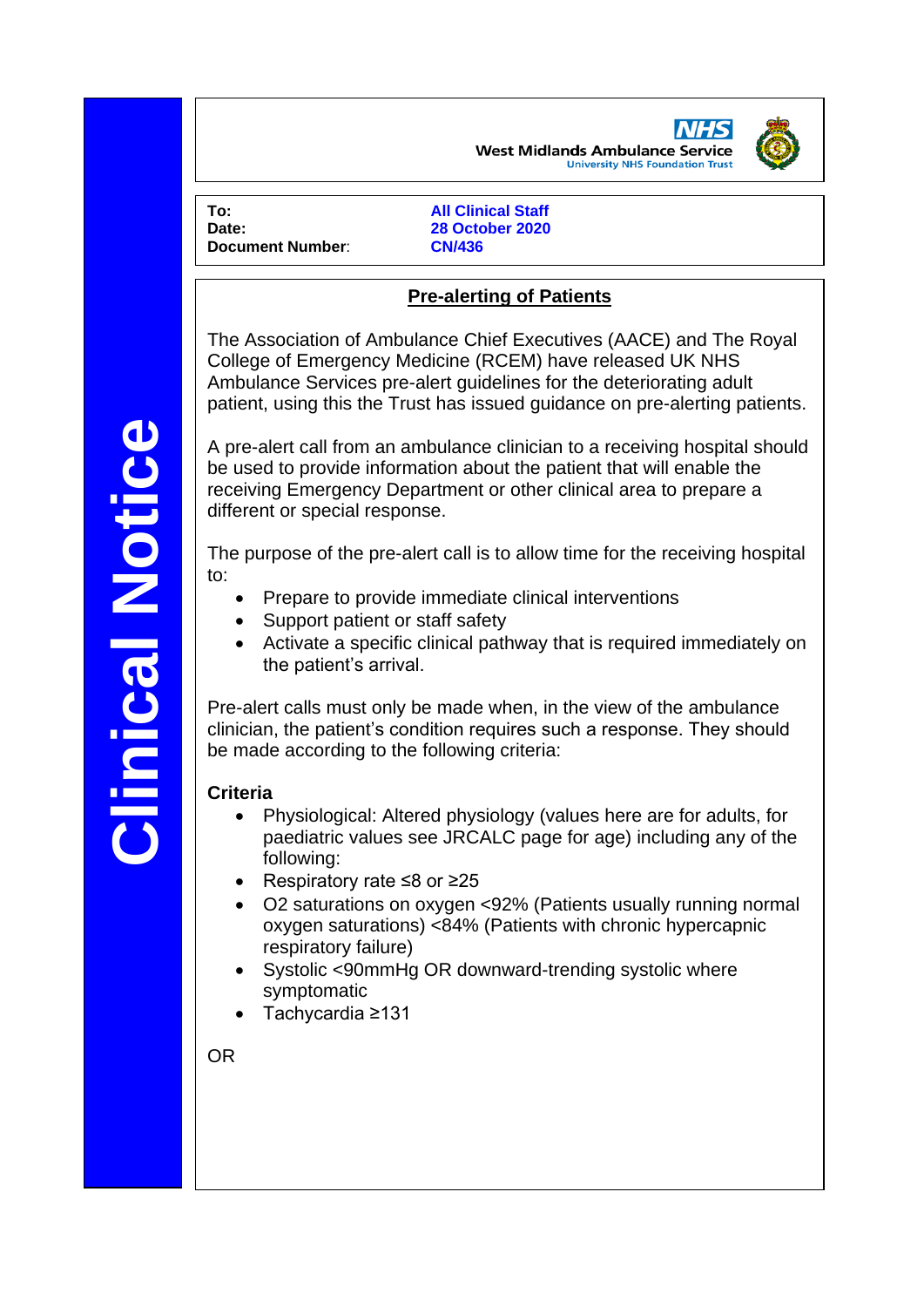# **Clinical NoticeClinical Notice**

# **Pre-alerting of Patients Contd….**

### **Specific conditions**

- Cardiac/Respiratory arrest
- Airway compromise
- Major trauma tool positive
- ST elevation MI
- Complete heart block or broad complex tachycardia with adverse features (shock, syncope, heart failure, myocardial ischaemia)
- FAST-positive stroke within timeframe for thrombolysis
- Sepsis with red flags triggering the Sepsis Trust prehospital bundle
- Uncontrolled seizure (still fitting)
- Obstetric emergency e.g. maternal convulsions, shoulder dystocia or abnormal presentation of the baby
- Life threatening asthma
- Uncontrolled major haemorrhage
- Unconscious with a GCS motor score of less than 4
- Overdose with abnormal physiology and possible lethality, which may require immediate intervention on arrival
- Unstable vascular emergencies with clinical shock (e.g. AAA, thoracic dissection) or acutely ischaemic limb
- A locally agreed emergency pathway may need to be triggered by a specific pre-alert

### A pre-alert can also be made for any rapidly deteriorating patient where an ambulance clinician is concerned for reasons other than the specific criteria highlighted in this guideline.

# **Medical Alerts including paediatrics and obstetrics**

- The pre-alert should be made directly by the ambulance clinician to the receiving hospital utilising the ARP system. The Emergency Operations Centre (EOC) should not be used to make a third-party pre-alert call on behalf of the attending clinician.
- The alert should be made as soon as possible to allow for the maximum amount of time available for the receiving unit to prepare for arrival of the patient.
- An estimated time of arrival e.g. 1400 hours must be used rather than an estimated value time e.g. 10 minutes. This is so that as messages are passed there is a consistent time of arrival.